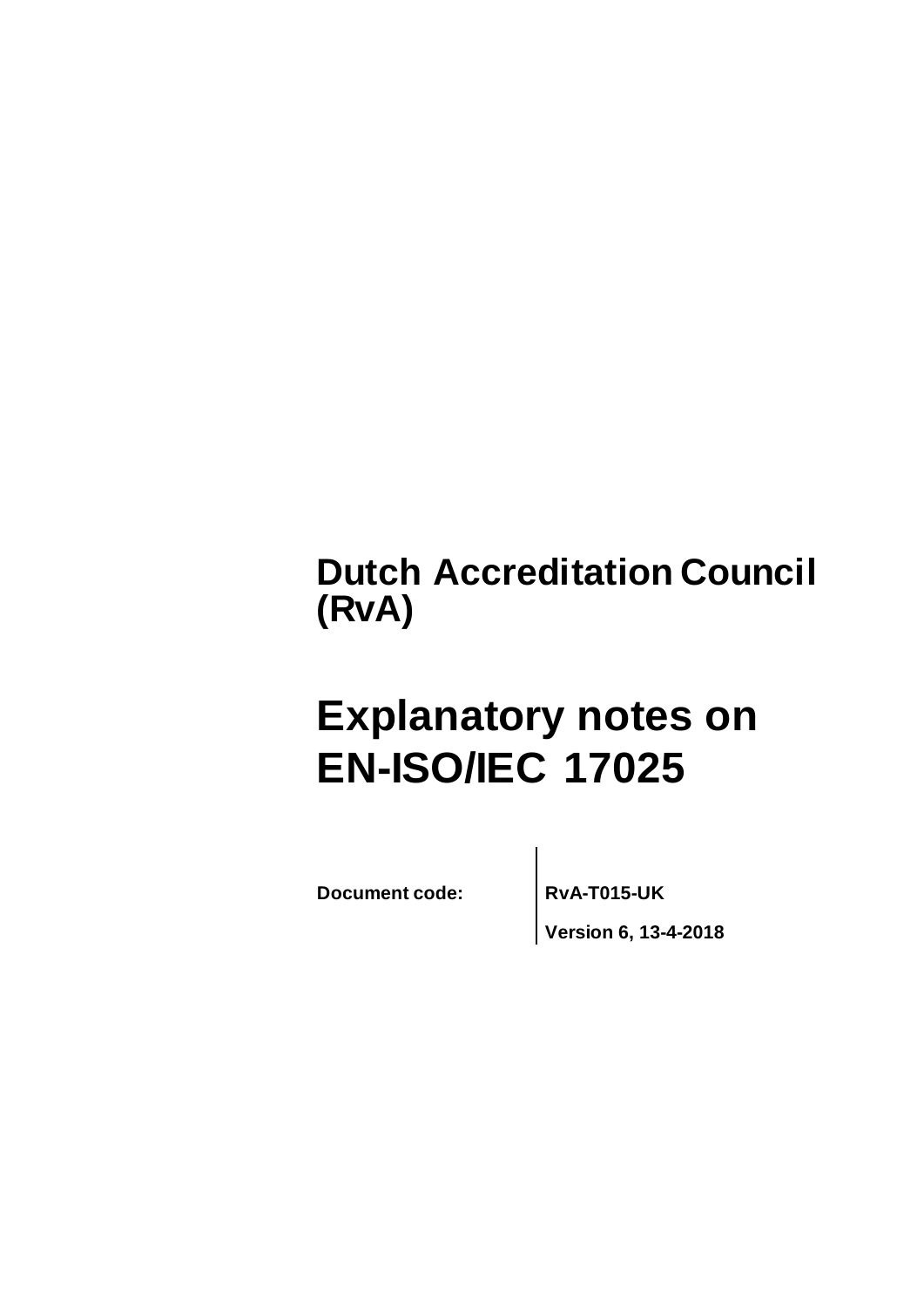Rv A explanatory notes describe the policy and/or the procedures of the Rv A concerning a specif ic f ield of accreditation. Where the policy and/or procedures f or a specif ic f ield of accreditation as described in an Rv A explanatory note are documented in an EA, ILAC or IAF document, the Rv A will bring its policy and procedures into line with this EA, ILAC or IAF document.

A current v ersion of the explanatory notes is av ailable through the Rv A website [\(http://www.rv a.nl/](http://www.rva.nl/)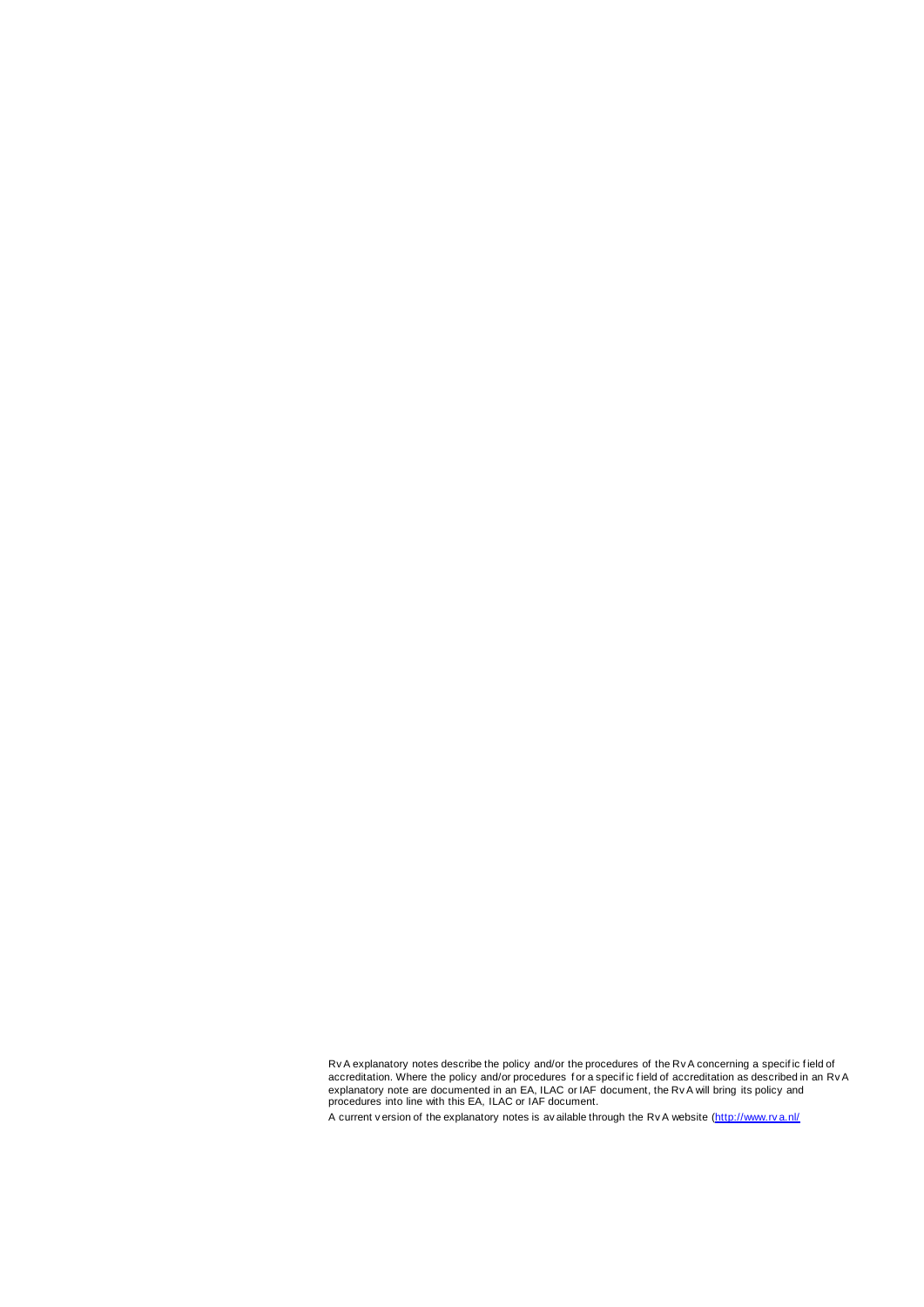

# **Contents**

| 1              |                                                                       | $\overline{\mathbf{4}}$ |
|----------------|-----------------------------------------------------------------------|-------------------------|
| $\mathbf{2}$   | Explanatory notes on specific criteria of EN ISO/IEC 17025:2005_4     |                         |
| 3 <sup>1</sup> | Opinions and interpretations (EN ISO/IEC 17025:2005) ____________ 8   |                         |
|                |                                                                       |                         |
|                |                                                                       |                         |
|                | 3.3 Explanatory notes on EN ISO/IEC 17025:2005 concerning opinions    | 9                       |
| 4              | Explanatory notes for specific criteria of EN ISO/IEC 17025:2017 _ 12 |                         |
| 5              |                                                                       | 19                      |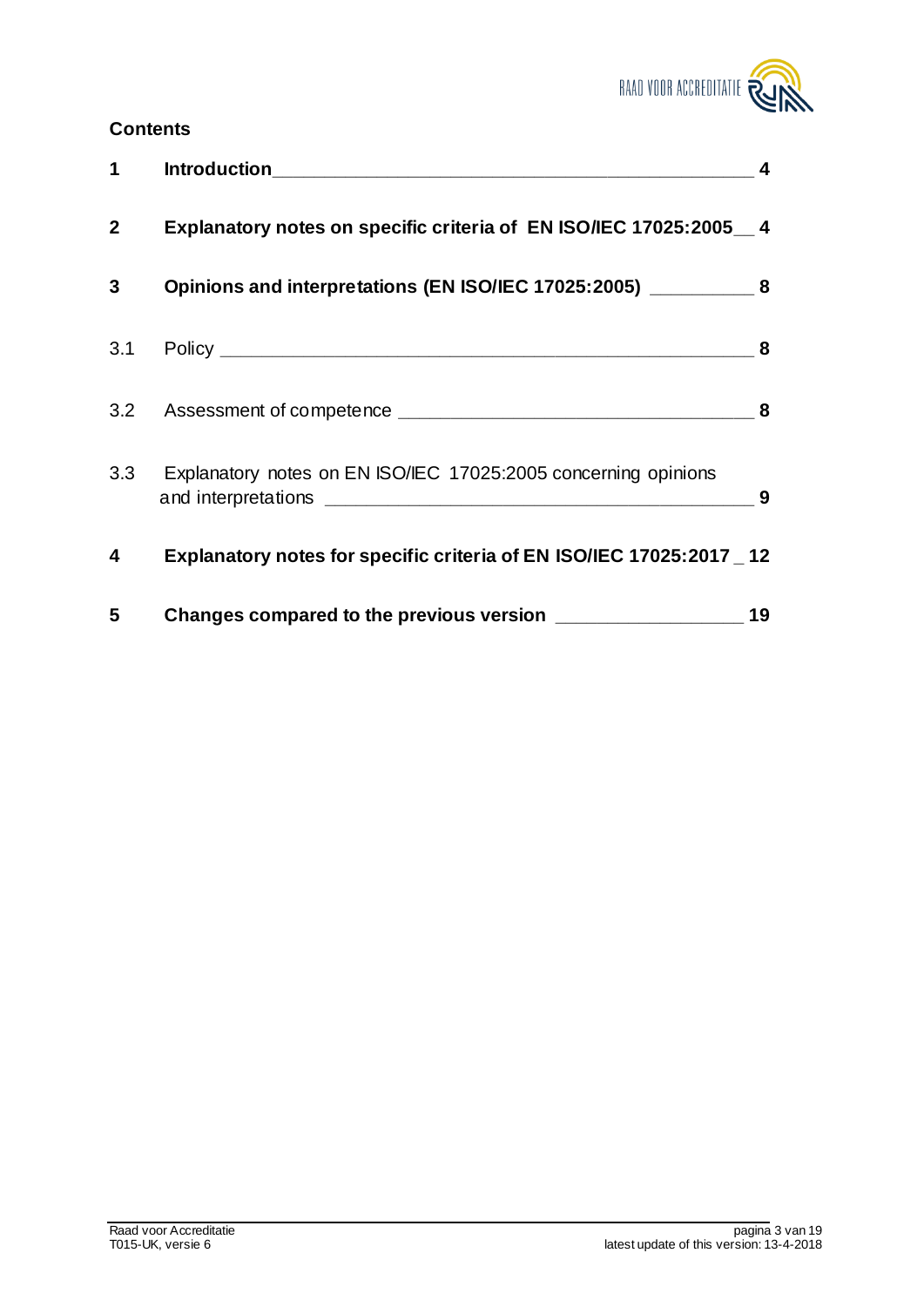

# **1 Introduction**

This explanatory document sets out details of how the RvA deals with a number of criteria in EN ISO/IEC 17025:2005 and EN ISO/IEC 17025:2017. This standard has been made for all testing and calibration laboratories and not exclusively for accreditation purposes. A number of criteria is explained to harmonise the application thereof. In a number of cases this is done by referring to existing guidance documents of EA and ILAC, that can be downloaded from <www.european-accreditation.org> (EA) or<www.ilac.org> (ILAC).

# **2 Explanatory notes on specific criteria of EN ISO/IEC 17025:2005**

# **4.5.1 Outsourcing**

Internationally, within ILAC and EA, it has been agreed that structural outsourcing under accreditation is not possible if the laboratory does not itself perform the activity concerned in its entirety. Accreditation is only possible for an activity for which a laboratory itself is competent to perform and that it does indeed perform itself.

It is also the case that:

- Temporary outsourcing (due to unforeseen circumstances) is possible under accreditation, provided that the requirements set out in 4.5 are met.
- Contractual outsourcing is permitted in the context of governmental designation, for example AP04 and AS3000, where package formats are used. In that case, the activity concerned is not part of the scope of accredited activities (for example see SAP L002).
- If there is a collaboration of various accredited laboratories on a contractual basis, the totality of the analyses can be offered on the market as being accredited. The client must be in agreement with the contractual collaboration and with the relevant agreements concerning, for example, the supply of samples, approval and reporting. Each laboratory can only be accredited for the activities for which the laboratory itself is competent and that it does indeed perform itself.
- Sampling, where the samples are always analysed by another laboratory (see RvA-T021), is not regarded as 'outsourcing', because analysing the samples is not part of the scope of the sampling body. See also RvA-T025, with regard to descriptions of scope on this point.

Also see the position taken with regard to 5.2 (Personnel).

# **4.14.1 Frequency of internal audits**

At the end of 4.14.1 it is noted that the internal audit cycle should normally be completed in a year. The RvA policy is that each individual element of EN ISO/IEC 17025 and each individually accredited activity must normally be audited at least annually. If historical data (for example, few to no non-conformities found) can be used to demonstrate that it is a realistic option to depart from this frequency, a lower frequency can be accepted with good underpinning. In the case of larger scopes with many similar tests it can be accepted, also on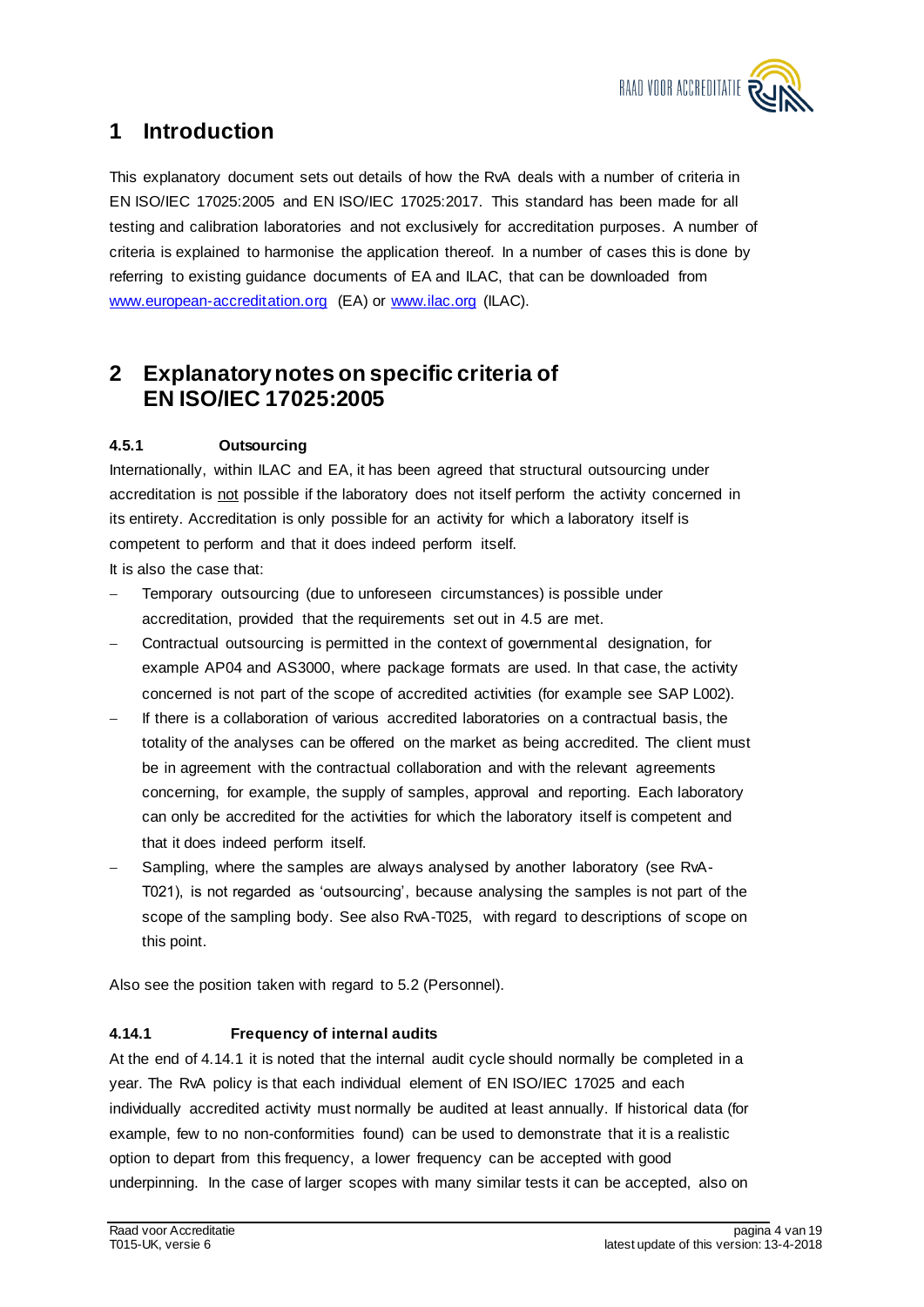

the basis of historical data, that each individual test is not audited annually , if provisions are made for each technique to be audited annually (and provisions are made for each individual test to be explicitly audited once every four years). Needless to say, that in the latter case, corrective action will have to be taken for all the other, similar tests, where relevant, if any nonconformities are found.

# **5.2 Personnel**

Some laboratories incidentally or structurally involve external samplers. 5.2.3 states: "The laboratory shall use personnel who are employed by, or under contract to, the laboratory ". Therefore there must be some sort of formal employment relationship or contract.

Further 5.2.3 states that the laboratory shall ensure that temporary or additional personnel are supervised and competent et cetera. Therefore during RvA assessments specific attention will be paid to:

- the supervision and technical management regarding the (temporary/hired) employees;
- contracts/agreements with these employees;
- how it is ensured that these employees work according to the management system of the laboratory;
- determination of skills and the periodic review thereof;
- the way in which supervision is organized for example by means of internal audits, monitoring, peer evaluation, et cetera;
- recording of the qualifications (including substantiation).

The body from which the persons concerned are hired in or borrowed may not in any way refer to the accreditation of the body to which is hired or lent out.

# **5.4.3 Methods developed in the laboratory**

Accreditation can only take place for tests and calibrations that have been fully validated. In this regard a testing laboratory may apply a worst-case approach. It may suffice with a full validation with the most difficult matrix. The NEN 777n series considers validation, performance characteristics, measurement uncertainty, et cetera, in depth. The use of these standards usually is not mandatory for testing laboratories, but does often give a good interpretation of the requirements with regard to validation, performance characteristics, measurement uncertainty, et cetera. The way in which the RvA describes the scope of laboratories is set out in RvA-T025. This applies to both fixed and a flexible scopes.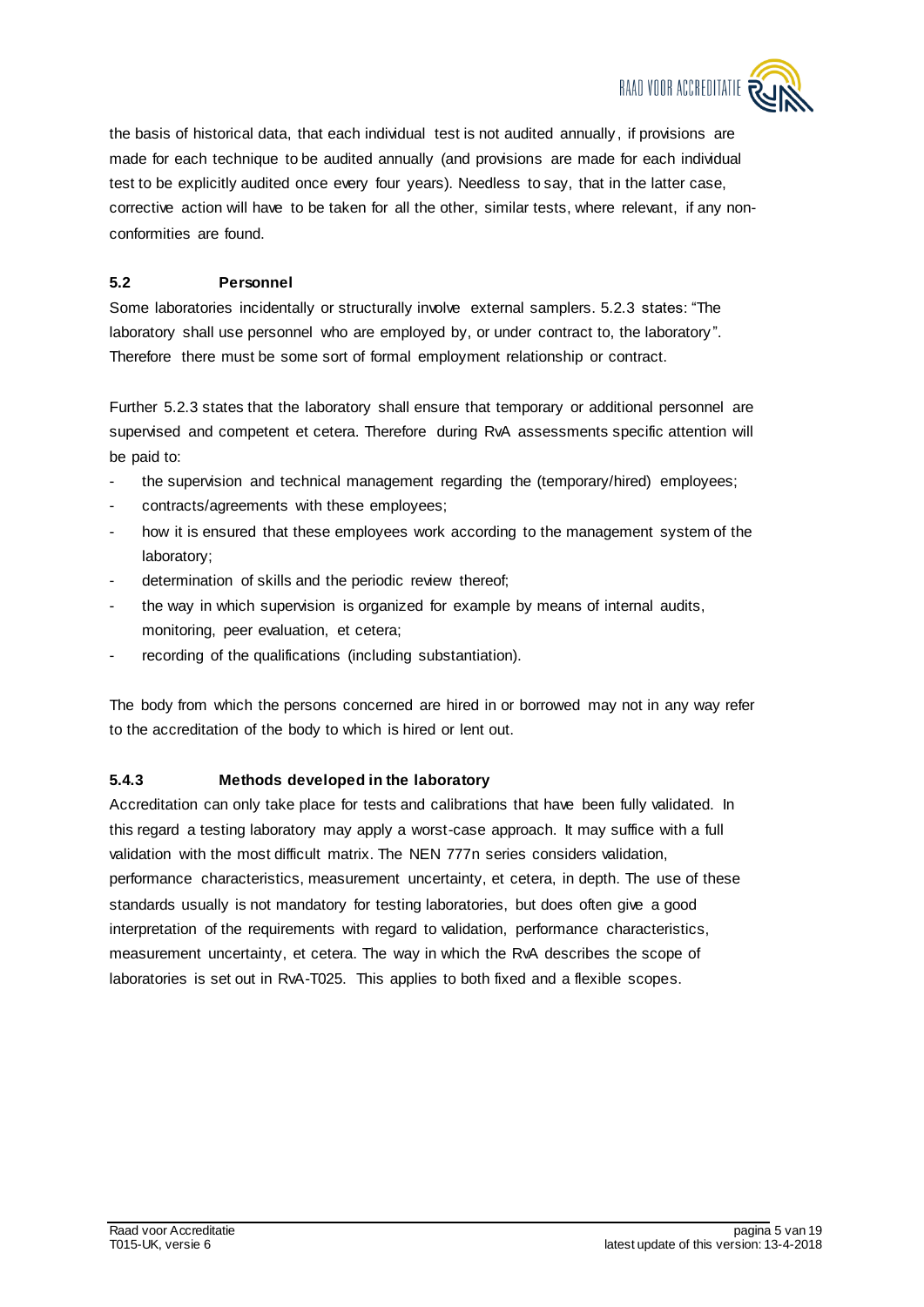

# **5.4.6 Determining the measurement uncertainty**

The EA in EA-4/16 has drawn up guidelines for testing laboratories to determine and express the measurement uncertainty. Chapter 3 of that document also sets out the policy on measurement uncertainty.

The Appendix to EA-4/16 includes a large number of references to standards and other documents setting out the calculation of the measurement uncertainty. This Appendix does not claim to be complete. It is a summary of the documents known to the writers at the time that EA-4/16 was drafted.

For calibration laboratories the calculation and expression of the measurement uncertainty must be in accordance with the procedure in EA-4/02 and ILAC-P14.

Testing laboratories that carry out calibrations for critical apparatus according to national or international standards themselves must carry out the calculation of the measurement uncertainty in accordance with the procedure in EA-4/02.

Also see the comment on 5.4.3 regarding the use of the NEN 777n series of standards by testing laboratories.

# **5.7 Sampling**

In EN ISO/IEC 17025:2005 sampling (also see EN ISO/IEC 17025:2005, 1.2) is regarded as an activity in relation to the test to be performed.

If a body is not a laboratory or has no laboratory and only carries out sampling activities, or does not test samples taken in its own laboratory, then RvA-T021 'Accreditation of sampling' applies.

The standard also contains a note (not a requirement) relating to the representativeness of the sample 'for the whole' (see 5.7, note 1).

It is a requirement that a sampling scheme and procedure shall be in place. Sampling schemes must be based, 'whenever reasonable', on suitable statistical methods. The reports from the body must show whether a representative sample has been taken or whether the sampling was carried out on the basis of a sampling scheme agreed with the client (in accordance with order specification) or in accordance with a normative document. The consequence of this is that only in the report based on a representative sample any judgment can be made about the batch having been sampled (also see 5.10.5 and RvA-T021).

The above means that the sampling can be stated in the scope (the list of accredited activities) in different ways. The way in which this can be done is set out in detail in RvA-T025, Scope of testing laboratories.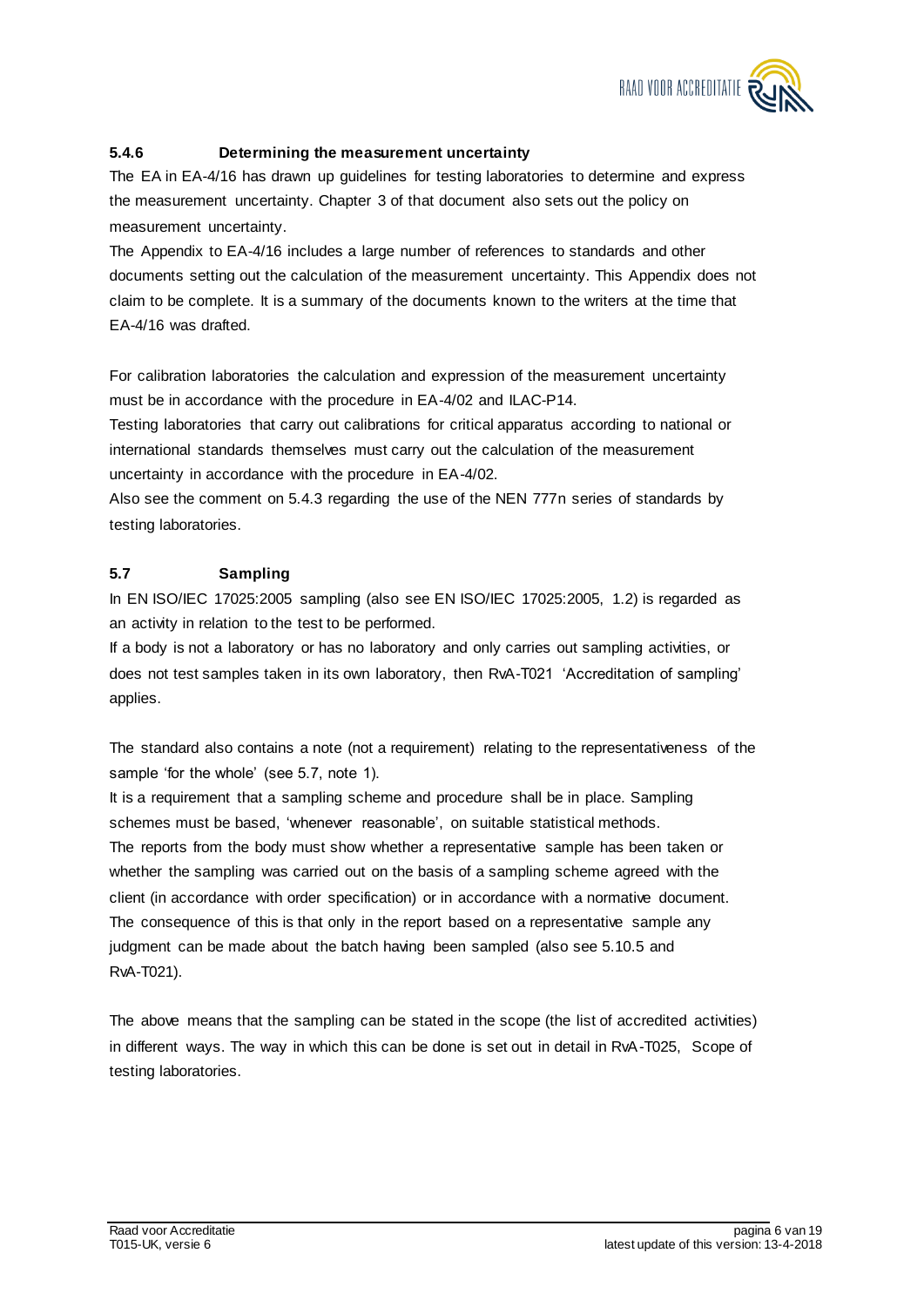

# **5.9 Guaranteeing the quality of the testing and calibration results**

So-called 'first-line controls' must be set up in such a way that, with regard to the validity of the tests carried out, they are effective. Detailed considerations of dealing with first-line controls can be found in document RvA-T022, but T022 will be revoked with the publication of this SAP. For a replacement text see the explanation at 7.7 on page 15 and 16.

Participation in proficiency comparisons, and in particular the laboratory-evaluating proficiency comparisons, is becoming an increasingly important part of the assessment and accreditation of laboratories. The EA and ILAC have developed policies covering the minimum participation in the laboratory-evaluating proficiency comparisons (Proficiency Tests). This policy has been published in ILAC P9. The RvA has adopted this policy and published it in RvA-T030.

#### **5.10 Reporting the results**

5.10.1, among other things, states that the reporting must be unambiguous and clear. If the laboratory, for whatever reason, adds disclaimers or comments to results (for example, where shelf lives are exceeded), the disclaimer or comment must always be accompanied by a conclusion regarding that disclaimer or comment. In the event, for example, of the shelf life being exceeded, the disclaimer or comment must be accompanied by a statement about the (possibly reduced) reliability of the analysis result.

5.10.2.e) contains the requirement that a report must include a clear statement of the method used. This can be done in one of the following ways:

- 1. a brief description of the method used, including, among others, the technique used. In this regard the laboratory may also refer in the report to a directly retrievable and public document of the body, such as an information guide on its website;
- 2. identification of the work instruction used. This is only allowed when the client is aware of the content of the work instruction;
- 3. referring to the standard or other standard method if conformance or equivalence is stated in the scope. If the scope states equivalence, than equivalence shall also be reflected in the report.

5.10.3.1.c contains requirements for the indication of the measurement uncertainty. A test body that does not include the uncertainty in the report should include in the report that the uncertainty is retrievable.

A statement on the estimated uncertainty of measurement shall be reported in cases where the uncertainty affects compliance to a specification limit. Exceptions may be: demonstrable sector agreements about (not) stating the uncertainty, or if the measurement uncertainty is already included in the limit, or if the measurement uncertainty is not part of the test, or if the measured value lies far from the limit.

Further explanation is available in ILAC G8, Guidelines on the Reporting of Compliance with Specification and NEN White Paper 'Meetonzekerheid' (Dutch only).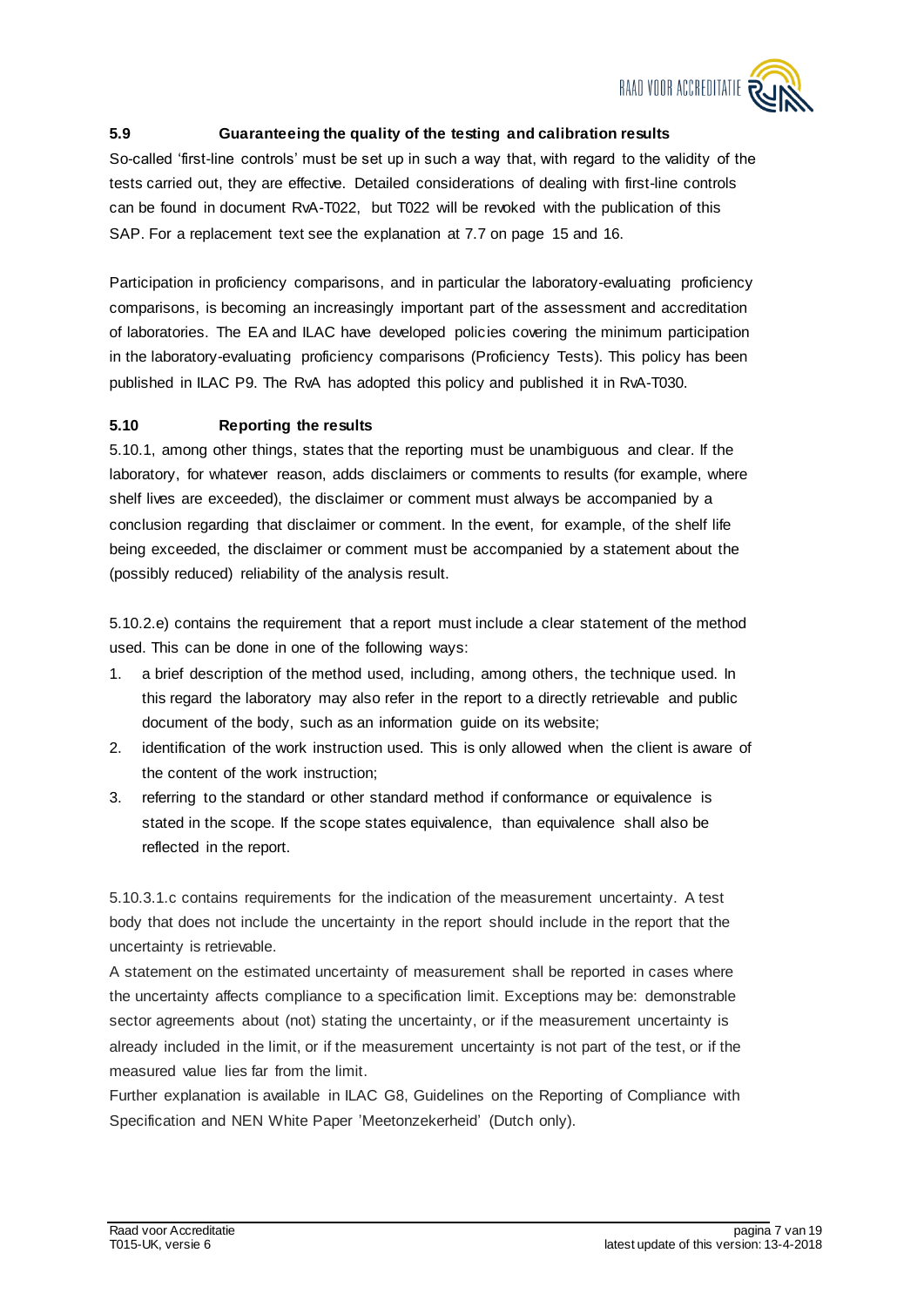

5.10.5 considers opinions and interpretations. Further explanation can be found in chapter 3 below.

# **3 Opinions and interpretations (EN ISO/IEC 17025:2005)**

# 3.1 Policy

Testing laboratories may, under accreditation, include opinions and interpretations in their reports, provided that the requirements of this chapter are met. The RvA considers those bodies who are exclusively or partly concerned with sampling activities to be testing laboratories also.

The RvA considers opinions and interpretations as a professional judgment regarding the tests carried out, whether or not in combination with sampling, and regarding sampling as an independent activity.

It is the responsibility of an individual testing laboratory to decide whether it will include statements regarding opinions and interpretations in test reports and/or sampling reports and whether it will apply for accreditation for them.

This decision shall be clearly included in the laboratory's quality system documentation.

The accreditation for opinions and interpretations will be stated explicitly in the scope of accreditation once an assessment of the laboratory on this subject has been successfully completed. The laboratory seeking to include opinions and interpretations in the scope of accreditation must submit an application for scope extension (RvA-F105). The assessment by the RvA will in particular concern the subjects referred to in these explanatory notes.

The RvA will not accredit laboratories for opinions and interpretations only. Accrediting opinions and interpretations relates to the results within the accredited scope of the accreditation, as well as any outsourced work, provided that the requirements set out in chapter 2 are met.

If opinions and interpretations are not covered by the RvA accreditation, this must be clearly indicated in the test report if it contains opinions and/or interpretations.

# 3.2 Assessment of competence

The RvA will assess a laboratory's competence to make statements about opinions and interpretations by:

- 1. assessing the documented methods and assessing the application in practice;
- 2. assessing the suitability of the competence criteria;
- 3. verifying the qualifications, experience, training and knowledge of staff members;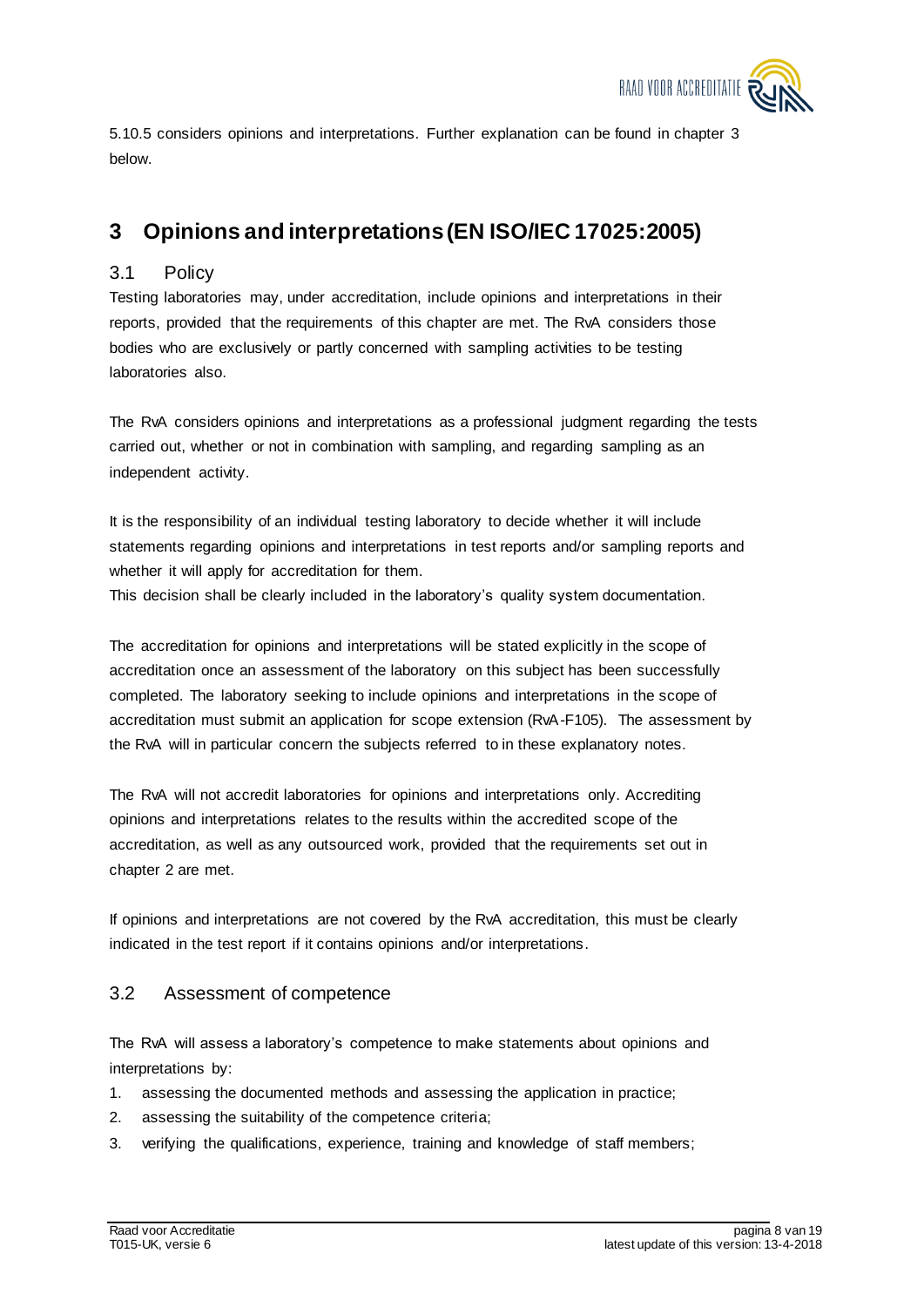

- 4. assessing the suitability of mechanisms in place to monitor the competence of staff members;
- 5. assessing reports containing opinions and interpretations;
- 6. assessing the data on which the opinions and interpretations are based;
- 7. using other appropriate assessment techniques.

# 3.3 Explanatory notes on EN ISO/IEC 17025:2005 concerning opinions and interpretations

## **4.1.1 to 4.1.5**

The emphasis in these criteria is very much on the laboratory being able to demonstrate that it maintains integrity and avoids conflicts of interest. The links with other parts of an organisation must be clearly defined when, for example, the laboratory draws on professional input from other parts of the organisation in giving opinions and interpretations.

These criteria, in particular 4.1.5 b), c) and d), also highlight the need for professional integrity and due diligence in giving opinions and interpretations.

## **4.2.1 and 4.2.2**

The laboratory's policies and procedures for opinions and interpretations must be documented within the quality system, including any limitations. For example, that opinions and interpretations are limited to a certain part of the scope.

#### **4.4.1 to 4.4.5**

These criteria refer to the contract review. A robust contract review process is an essential part of a laboratory's demonstration of its competence to express opinions and interpretations.

The contract review process must include confirmation that:

- 1. the client's needs and wishes with regard to any statements of opinions and interpretations have been understood;
- 2. such statements are appropriate within the laboratory's accredited scope;
- 3. the client has understood and accepted the implications of such statements;
- 4. the laboratory has the necessary competence to make such statements;
- 5. any legal requirements are understood and can be met.

The laboratory must keep records of contract reviews.

The contract review must establish the extent to which the statement of opinions and interpretations will be based on test results, compared to information drawn from other sources, such as documentary research or experience previously acquired. Care must be exercised in this regard. It is possible that opinions and interpretations based on such sources, although being within the professional competence of the laboratory, may fall outside the accredited scope of the laboratory.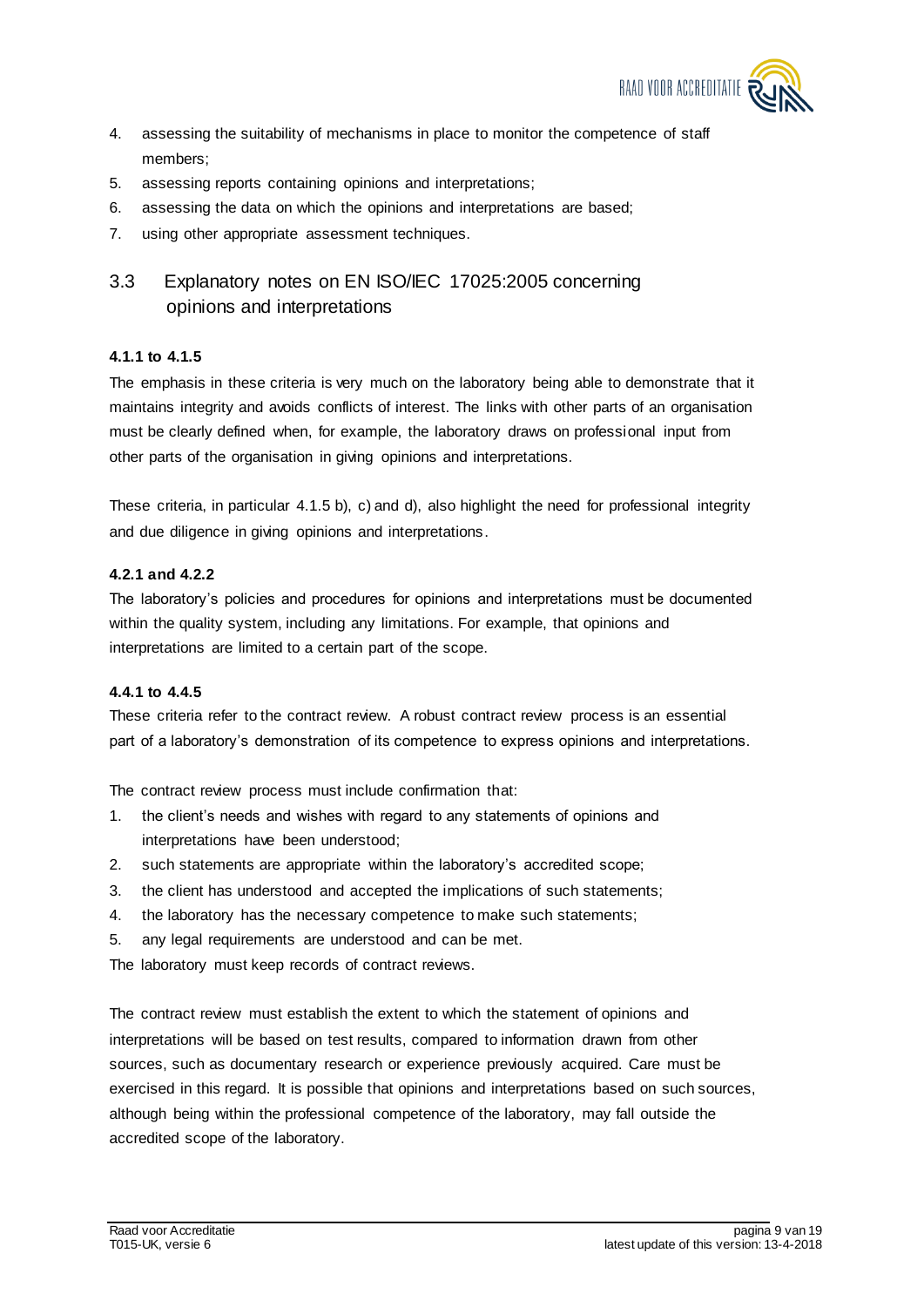

The contract review must also establish the extent to which such statements may incorporate information from tests outside the laboratory's scope of accreditation or externally supplied data. The laboratory must determine the validity of the data for the purposes of forming opinions and interpretations.

If the laboratory reports results of statistical calculations (for example, modelling) which have been based on an assumption, the contract review must ensure that the client is aware of this and accepts the basis for the calculations.

#### **4.9.1 and 4.9.2**

These criteria also apply if there is any doubt about the validity of statements with regard to opinions and interpretations or of any source of information on which these statements are based.

#### **5.2.1 to 5.2.5**

Laboratory management must be able to demonstrate that the staff members it has authorised to express opinions and interpretations are competent to do so within the accredited scope. Competence criteria must specify the qualifications, experience and knowledge required, in line with notes 1 and 2 in 5.2.1. Competence criteria established by professional groups, business organisations, et cetera, may be used for this purpose.

Laboratories must have procedures for ensuring that personnel authorised to make statements of opinions and interpretations keep their knowledge and understanding of the relevant technical issue up to date.

#### **5.10.2 and 5.10.3**

Test reports will normally contain the actual results of the tests performed (and if applicable the sampling), unless the laboratory has a valid reason for omitting them. An example of this is where the client has specifically requested the laboratory only to make a statement on whether or not the item tested is in compliance with a specification containing measurable criteria, without giving details. As such, and if based solely on objective evidence, these statements would not normally not be regarded as opinions and interpretations. However, the laboratory must record the test results for possible future reference for a period of time consistent with its record retention policy. The laboratory must also take the requirements described in ILAC G8 into account when including statements on compliance with requirements.

Normally a test report only contains results relating to the item examined. Where opinions and interpretations are given that extrapolate those results beyond the item tested, for example where the item is a sample from a wider set, the laboratory must verify that the opinions and interpretations are consistent with that established in the contract review before issuing the report. This implies that a laboratory can only give opinions and interpretations concerning a batch if the sampling is performed under accreditation and the sampling is representative for the batch.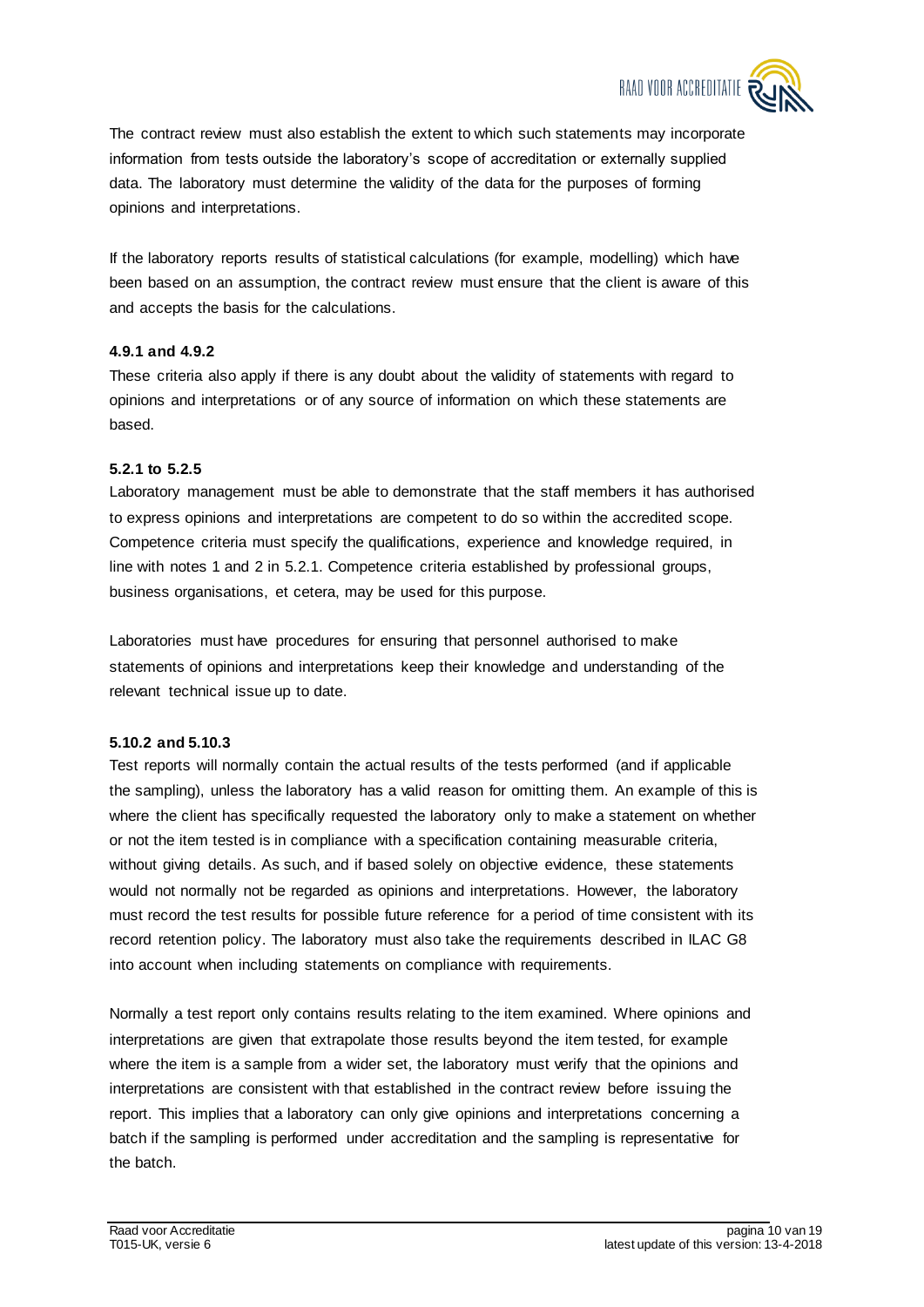

# **5.10.5**

If opinions and interpretations are given on an item that has not been tested to its complete specifications, the report must contain a statement such as: "these opinions and interpretations are based on results from a limited set of tests" or words to similar effect. The report must state which tests have been performed as the basis for such opinions and interpretations.

If in the context of opinions and interpretations a laboratory states that an item may meet a specification despite having failed one or more tests, it must give a clearly reasoned explanation as to how and why it has arrived at this conclusion. The laboratory must present the detailed test results to enable the client to assess the validity of the opinions and interpretations given itself.

#### **5.10.6**

Special attention is required where reports contain opinions and interpretations which rely on results obtained from tests performed by subcontractors and/or data provided by the supplier of the test item. The records of such reports must clearly identify the source of the data used in forming opinions and interpretations and the steps taken by the laboratory to establish their validity. This is only allowed if the criteria set out above in chapter 3 are met.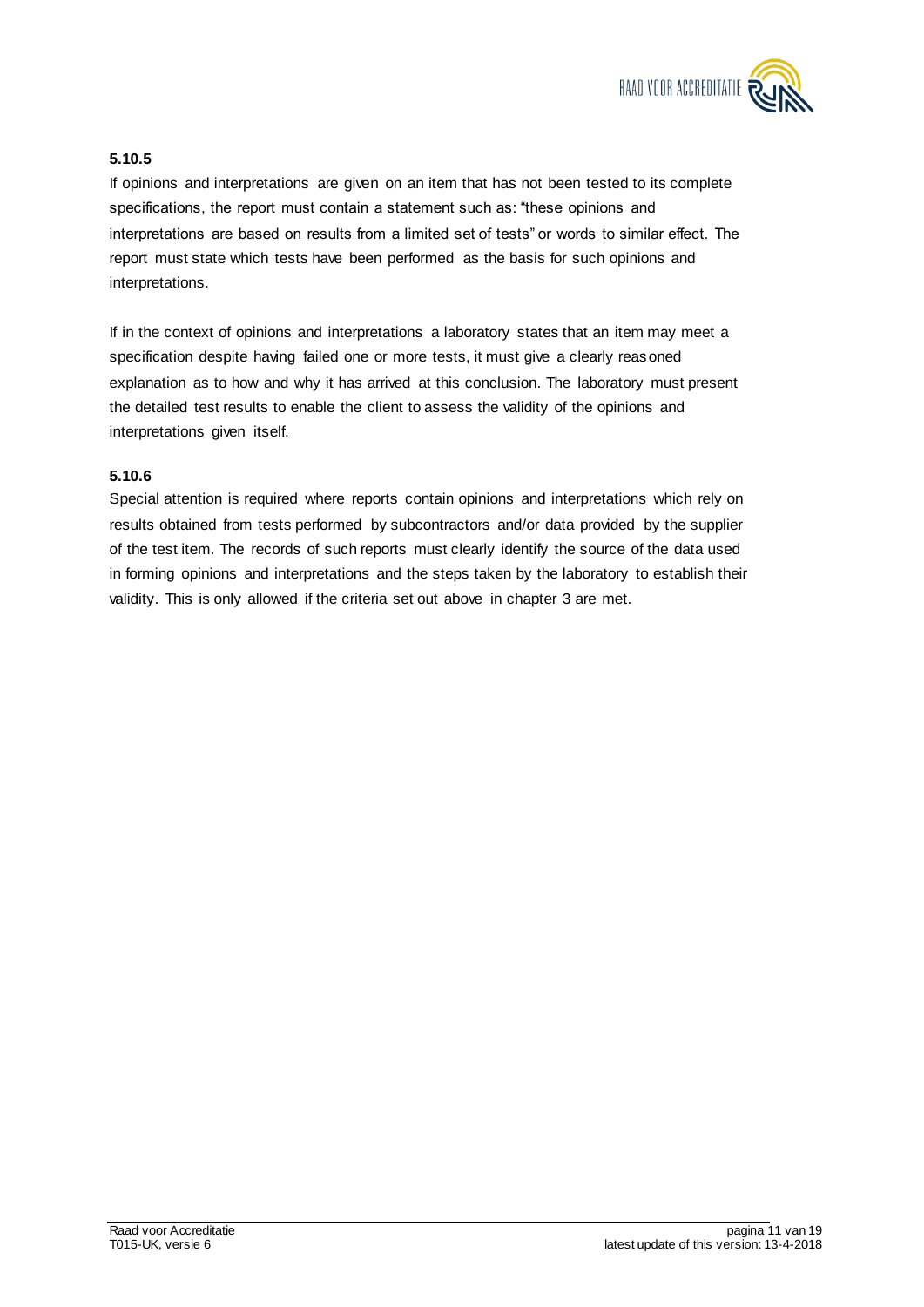

# **4 Explanatory notes for specific criteria of EN ISO/IEC 17025:2017**

# **4.1.4 Risks concerning impartiality**

In 4.1.4 it states that identifying potential risks concerning impartiality must be undertaken on an "on-going basis". This means that in the event of relevant changes of activities, relationships or relationships of its personnel, the laboratories must reassess the relevant risks with regard to impartiality; however, it does not mean that all risks concerning impartiality have to be reassessed during every order.

The topics referred to in 4.1.4 (activities, relationship and relationships of personnel) have to be reassessed at least annually. For example, this can be undertaken within the framework of the management review (as a result of 8.9.2 m)).

## **5.6 Quality Manager**

The majority of activities referred to in 5.6 a) up to and including e) were assigned to the Quality Manager (or similar job title) in the 2005 version. It is now also permitted to have these activities undertaken by one (or more) other official(s), however the tasks may of course also be assigned to a Quality Manager (or similar job title).

## **6.2 Personnel**

The 2005 version of EN ISO/IEC 17025 required that personnel had to be employed or contracted by the laboratory. This explicit requirement is no longer included in the 2017 version. Indirectly, it can be derived from 6.2.1 that there has to be a contract (of employment), agreement or something similar in order to organise matters such as the impartiality, competencies, working in accordance with the management system and suchlike. 6.2 addresses, amongst other things, the impartiality and competent execution of tasks. If the laboratory uses external personnel (temporary personnel, hired personnel and suchlike, for example external samplers or other external personnel) then during its assessment the RvA will pay specific attention to, amongst other things:

- supervision and management relating to the (temporary, hired in/external) personnel;
- contracts/agreements with these personnel;
- the way in which is assured that these personnel work in accordance with the laboratory's management system;
- the recording of competencies and their periodic validation;
- implementation of supervisions by internal audits, monitoring, peer review, for example;
- recording qualifications (including documentary evidence).

The organisation from which the relevant personnel are hired in or seconded from may not in any way make reference to the accreditation of the organisation to which the personnel are hired or seconded.

# **6.4 Equipment**

A distinction is made between the verification of equipment for initial use (6.4.4), the (potentially external) calibration of equipment (6.4.6 up to and including 6.4.8.) and the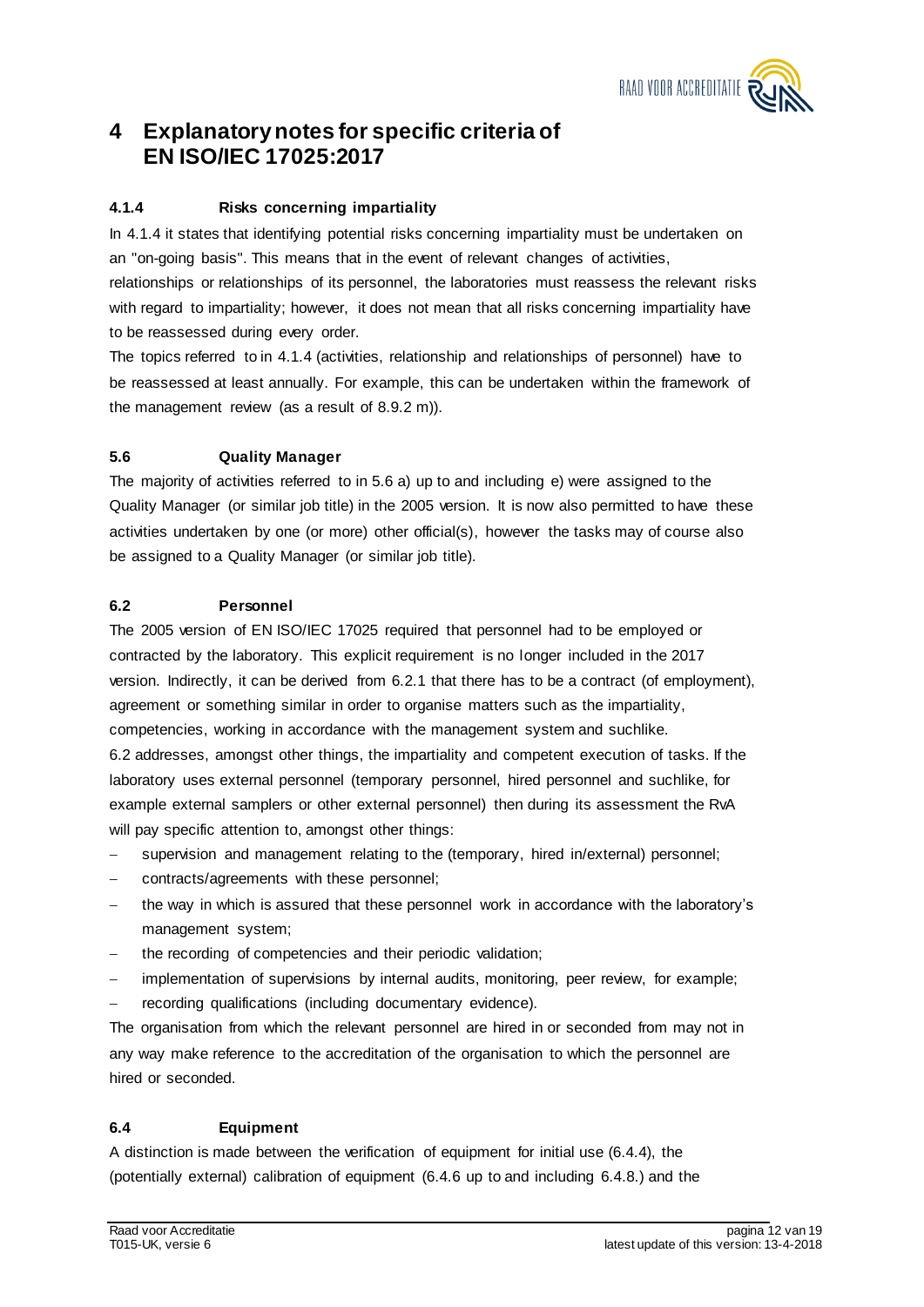

(internal) interim check of equipment (6.4.10). For the calibration and internal interim checks the laboratory must, where relevant, impose requirements for the frequency of calibration or interim checks; requirements also have to be set for the associated review criteria.

## **6.5 Acceptable traceability**

See RvA-T018, Acceptable traceability. That explanatory document explains how the requirements for traceability of measurements applicable for laboratories and inspection bodies can be met. RvA-T018 also explains when acceptable traceability is necessary and when there is a case of critical equipment. The RvA policy regarding this is based on ILAC P10, ILAC Policy on Traceability of Measurement Results.

# **6.6.2 c) Provided products and services**

6.6.2 c) states that relevant requirements of EN ISO/IEC 17025 have to be complied with. This concerns requirements that have a direct and technical relationship with the test results and/or calibration results.

## **7.1.1 c) Subcontracting**

Internationally, within ILAC and EA, it has been agreed with regard to subcontracting that subcontracting on a structural basis is not possible under accreditation. Accreditation can only be undertaken for an activity for which a laboratory is itself competent and which also undertakes that activity.

The following also applies:

- Temporary subcontracting (due to unforeseen circumstances) is possible under accreditation, provided that the requirements described in 7.1.1 c) and 6 are met.
- Within the framework of a governmental appointment, for example AP04 and AS3000, which uses the division of services into packets, contractual subcontracting is permitted. The relevant activity does not then belong to the scope of the accredited activities (see SAP L002 for an example).
- If there is collaboration between various accredited laboratories on a contract basis then the total of analyses can be offered to the market as being accredited. The client must accept the contractual collaboration and approve the agreements recorded in this context relating to, for example, supply of samples, approval and reporting. Each laboratory is only accredited for the activities for which the laboratory is itself competent and which it also undertakes itself.
- For sampling whereby the samples are always analysed by another laboratory (see RvA-T021), this is not regarded as 'subcontracting' because the analysing of samples is not part of the scope of the sampling organisation; it is a service that is procured. Also see RvA-T025 and the RvA SAPs concerning scope descriptions on this point.

#### **7.2 Verification and validation**

In 7.2.1.5 and 7.2.2 a distinction is made between verification and validation. The following applies for test laboratories: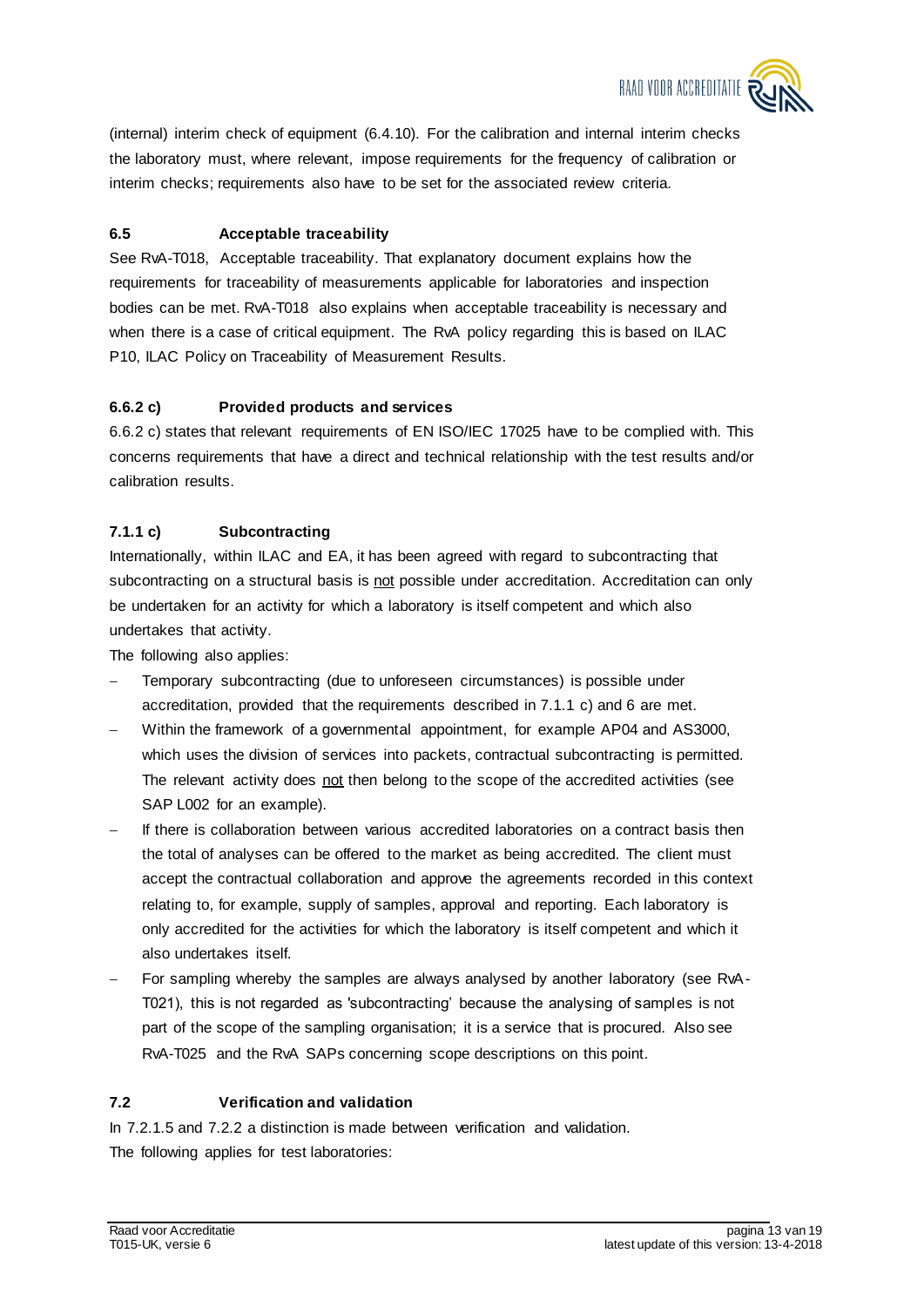

- If an activity is undertaken 'in conformity with' a reference method (see RvA-T001) then verification of the method will suffice. On the basis of its own assessment, the laboratory must at least investigate the demonstrability threshold, the measuring range, the linearity, correctness, retrieval, repeatability and reproducibility. The results must meet the performance characteristics specified in the reference method. If the reference method contains no performance characteristics then the performance characteristics must comply with the performance characteristic from comparable reference methods.
- If the test laboratory uses its 'own method', or for one or more aspects deviates from the reference method then a validation of the method must be undertaken. For this, the laboratory may use a worst-case approach (test laboratories may, for example, suffice with a full validation of the most difficult matrix).

The NEN 777n series covers validation, performance characteristics, measurement uncertainty, et cetera, in detail. The use of these standards is often not specified as mandatory for test laboratories however it often does provide a good implementation of the standard elements relating to validation, performance characteristics, measurement uncertainty and suchlike.

The way in which the RvA deals with describing the scopes for test laboratories is specified in RvA-T001 and RvA-T025. This applies for a fixed scope and for a flexible scope.

For calibration laboratories the validation is generally substantiated using an appropriate uncertainty calculation (also see 7.6).

#### **7.3 Sampling**

Sampling is regarded as an activity in relation to the test or calibration to be undertaken. If an organisation is not a laboratory / does not have a laboratory and only undertakes sampling activities, or does not test samples taken in its own laboratory, then RvA-T021, Accreditation of sampling, is applicable.

It can be derived from 7.3.1 that a representative sample has to be taken ("…to ensure the validity of subsequent testing or calibration results.")

It also states in 7.3.1 that there has to be a sampling plan. Where possible, that plan must be based on suitable statistical methods. The organisation's report must show whether a representative sample has been taken, or that the sampling has been undertaken on the basis of a (random sample) schedule agreed with the customer (in accordance with the order specification), or in accordance with a normative document. During reporting, a judgement can only be made about the sampled batch on the basis of a representative sample (also see 7.8.2.1 k) and RvA-T021).

The aforementioned means that sampling can be included in the scope (the list of accredited activities) in various ways. The way in which this can be done is further described in RvA-T025, Scope of test laboratories.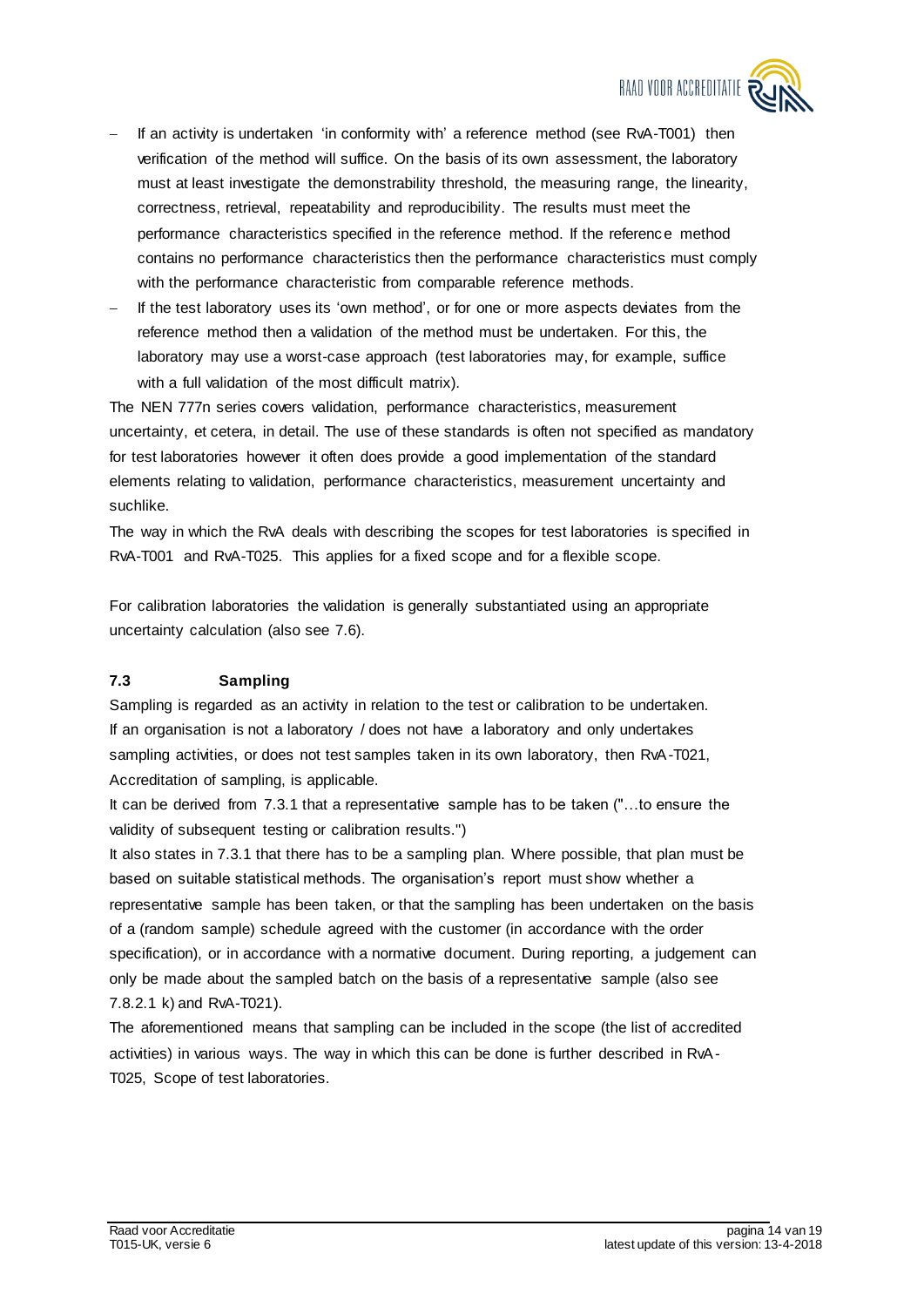

# **7.6 Measurement uncertainty**

In EA-4/16 the EA has prepared quantitative test guidelines for test laboratories for determining and expressing measurement uncertainty. Section 3 of that document also contains the policy with regard to measurement uncertainty.

The annex to EA-4/16 contains a large number of references to standards and other documents on how to determine measurement uncertainty. This annex does not pretend to be complete. It is a representation of the documents known at the time when the authors drafted EA-4/16.

Test laboratories that undertake calibrations themselves against (inter)national standards for critical equipment (see RvA-T018) must undertake the determination of measurement uncertainty in the manner described in EA-4/02. Also see the comment at 7.2 with regard to test laboratories using the standards from the NEN 777n series.

For calibration laboratories the determination and expression of the measurement uncertainty must be undertaken in the manner described in EA-4/02 and ILAC P14.

# **7.7 Quality controls**

A summary of the various types of quality controls is included in 7.7.1. In the Netherlands it is common practice for test laboratories to use so-called first, second and third line controls for the quality controls. In its assessments the RvA assumes the following definitions:

- First line control: quality control by the actual laboratory technician undertak ing the work; often on the basis of a blank and an adequately selected control sample (see below).
- Second line control: quality control by the laboratory, independently of the laboratory technician undertaking the work; often on the basis of control samples or certified reference material in respect of which the laboratory technician does not know it is a control sample.
- Third line control: an independent quality control on the basis of proficiency testing or comparable testing with other laboratories.

The controls stated in 7.7.1 are options for implementing the first, second and/or third line controls.

Test laboratories must undertake a first line control and a third line control. If no third line control is available then the laboratory may resort to a second line control (whereby the laboratory must then ensure that the component 'correctness' is covered by that second line control).

In the past there has been discussion between the RvA and a number of test laboratories about the choice of the first line control. Agreements were made at that time about the choice and implementation of the first line control, which were at that time recorded in RvA-T022. The essence of the text from RvA-T022 is included below and RvA-T022 has thus been withdrawn.

The laboratory must configure the first line controls in such a way that they are effective. This means that errors that can potentially occur in the process and which have an effect on the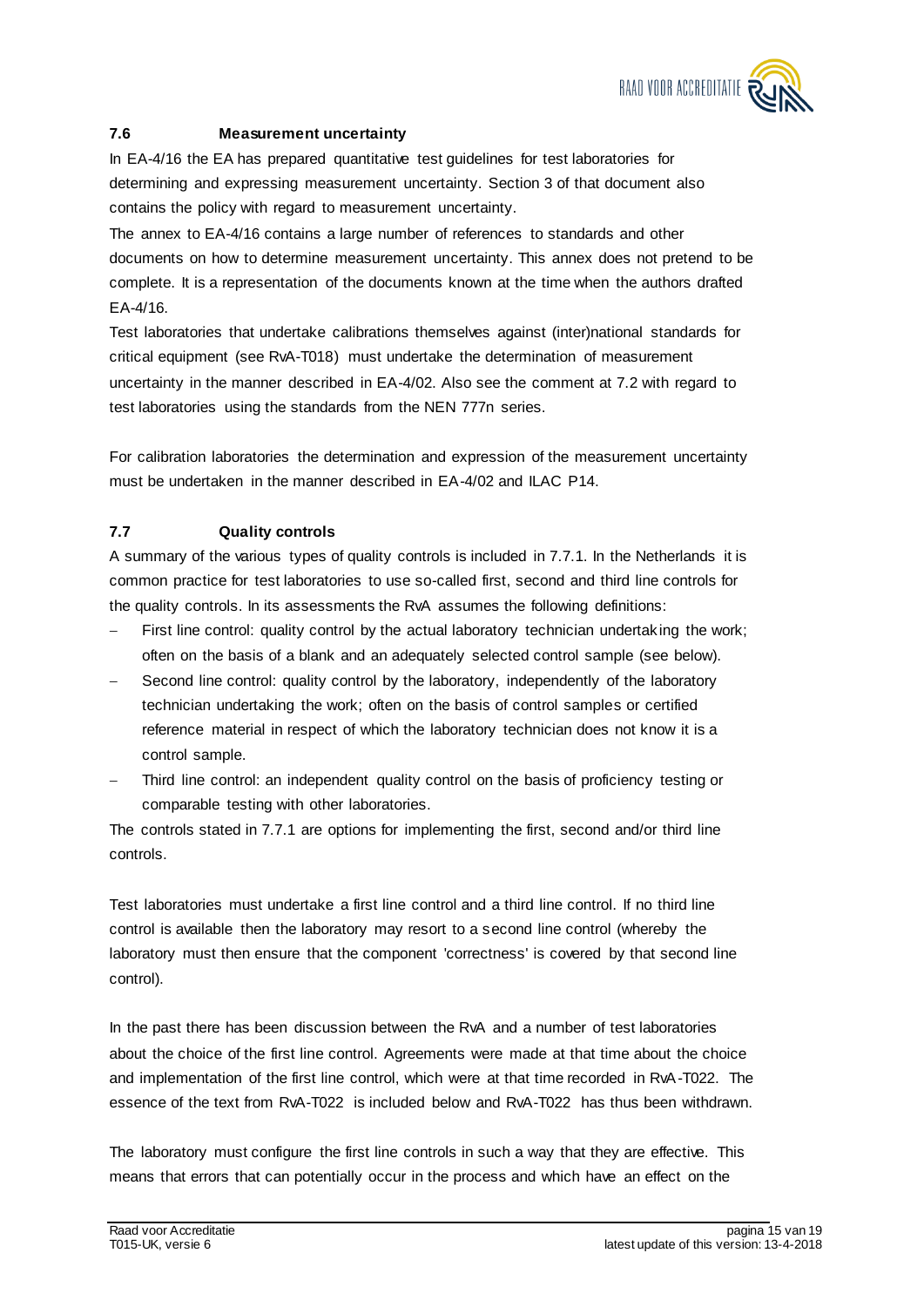

result of the test are actually revealed during the first line controls. The errors that can occur during a test (from start to end) and which cannot manifest in a way other than via the use of the first line controls must be identified by the laboratory. In practice this means that the work has to be undertaken using a 'negative control sample' (often called a 'blank') and a 'positive control sample'.

- If it becomes clear from the validation assessment, or if explicitly specified in the standardised method or generally-accepted literature that the analysis method is not sensitive for matrix influences then it is sufficient to use a control sample that is prepared in a 'simple matrix' (for analyses in different types of water this includes, for example tap water, demineralised water, 'milli-Q-water', buffers, other matrix).
- If it becomes clear from the validation assessment, or if explicitly specified in the standardised method or generally-accepted literature, that the analysis method is sensitive for matrix influences then the first line control must be configured in such a way that sufficient control steps are incorporated for the critical points. This can mean that work is undertaken using a well-selected control sample (a sample with 'relevant components', a 'relevant matrix', etcetera) but it can also mean that work is undertaken using other well-selected assurance steps (such as control on destruction, distillation and/or extraction yield, (labelled) internal standards, inter-element corrections).
- If it becomes clear from the validation test, or if explicitly specified in the standardised method or generally-accepted literature, that the analysis method is sensitive for matrix influences and it is not possible to select a control sample or otherwise configure the first line control in such a way that sufficient control steps are incorporated for the critical points and it is also not possible to assure the matrix influences using an internal standard (added to each sample), then 'standard addition' must be applied to each sample.
- For tests such as BOD, pH measurement and EC measurement the influence (almost always present) of the matrix on the analysis result is not important, and it is suffice to use a control sample that is prepared in a 'simple matrix'.

When choosing the frequency of the controls, the laboratory must take the following into consideration:

- 1. The extent to which there are variables that can result in uncontrolled quality during the execution of a series or several series of tests.
- 2. Whether a control sample is 'covering' for all samples that preceded it or follow it.

Participation in proficiency comparisons, in particular the laboratory-evaluating proficiency tests, is becoming increasingly important when assessing and accrediting laboratories. EA and ILAC have developed a policy with regard to the minimum participation of laboratories in the laboratory-evaluating proficiency tests. This policy is published in ILAC P9. The RvA has adopted this policy and published it in RvA-T030.

#### **7.8 Reporting of results**

 It states in 7.8.2.1 f) that the report must state the method used. This can be done in one of the following ways: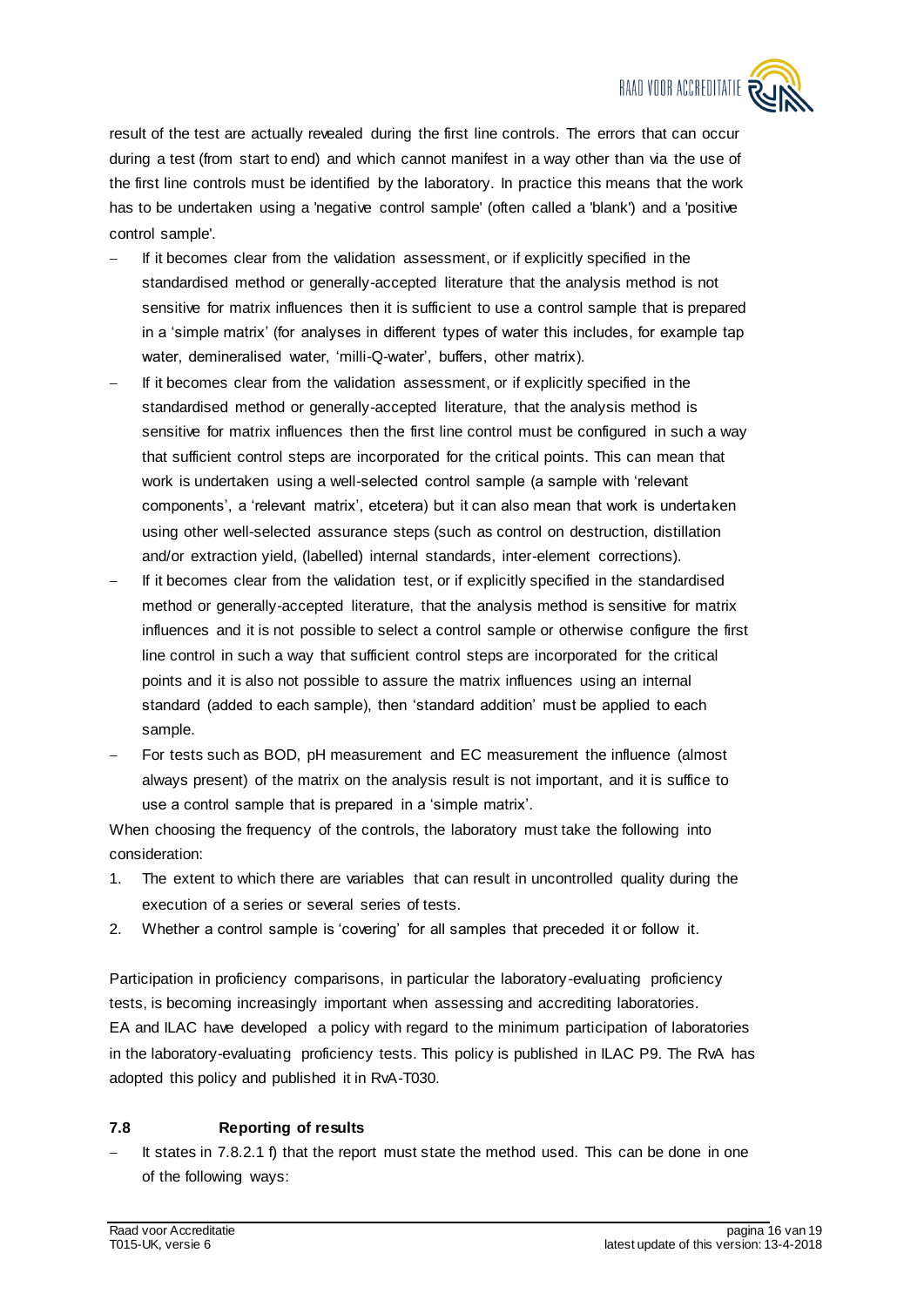

- a) a brief description of the method used stating, amongst other things, the technique used. In the report the laboratory may also potentially refer to the organisation's directly retrievable and public document, for example an information guide on its website;
- b) identification of the work instruction used. This is only possible if the customer is aware of the content of this work instruction;
- c) reference to a reference standard, if this reference standard is stated in the scope of the accreditation. RvA-T001 describes the conditions under which reference may be made to a reference standard.
- In  $7.8.2.1$  h) it states, amongst other things that when relevant the date of sampling has to be reported. If the laboratory did not undertake the sampling itself and the use-by date of the sample is critical, then the laboratory must find out the sampling date in order to be certain that the sample can be tested/calibrated within the use-by date.
- In 7.8.2.1 i) it states that the date must be reported on which the laboratory activity was undertaken. In situations whereby several dates have to be reported (and whereby it may potentially be unclear for the client) then it is accepted that the dates are not reported, on condition that:
	- a) it is demonstrably organised that in the event that any use-by date is exceeded then an unambiguous, clear comment (or disclaimer) will be included in the report. The relevant comment must accompanied by a conclusion relating to that comment; for example about the (potentially reduced) reliability of the analysis result.
	- b) the report includes an explanation about why the analysis date is not reported.
- Requirements regarding the reporting of the measurement uncertainty are included in 7.8.3.1 c).

A test laboratory that fails to include the measurement uncertainty in the report must state that the measurement uncertainty is available on request.

Attention: A statement about the measurement uncertainty must be explicitly included in the report in cases where the measurement uncertainty has an influence on compliance with a specification limit. Exception to this can be: if demonstrable arrangements exist in the sector about the (non-) reporting of the measurement uncertainty, if the measurement uncertainty is already incorporated in the limit value, if the measurement uncertainty is not part of the testing or if the measured value is far from the limit value.

A further explanation is available in ILAC G8, Guidelines on the Reporting of Compliance with Specification and in the NEN ['Whitepaper Measurement Uncertainty'](https://www.nen.nl/Normontwikkeling/Energie/Statistische-toepassingen.htm) (Dutch only).

7.8.7 is about opinions and interpretations.

Under opinions and interpretations the RvA means a professional judgement relating to the tests and/or calibrations undertaken, whether or not combined with sampling, and with regard to sampling as an independent activity. An opinion and interpretation goes beyond the 'statement of conformity' referred to in 7.8.6.2. Also see the explanation regarding this in EA-INF/13.

The accreditation for opinions and interpretations will be stated explicitly in the scope of accreditation, after the assessment of the laboratory on this aspect has been completed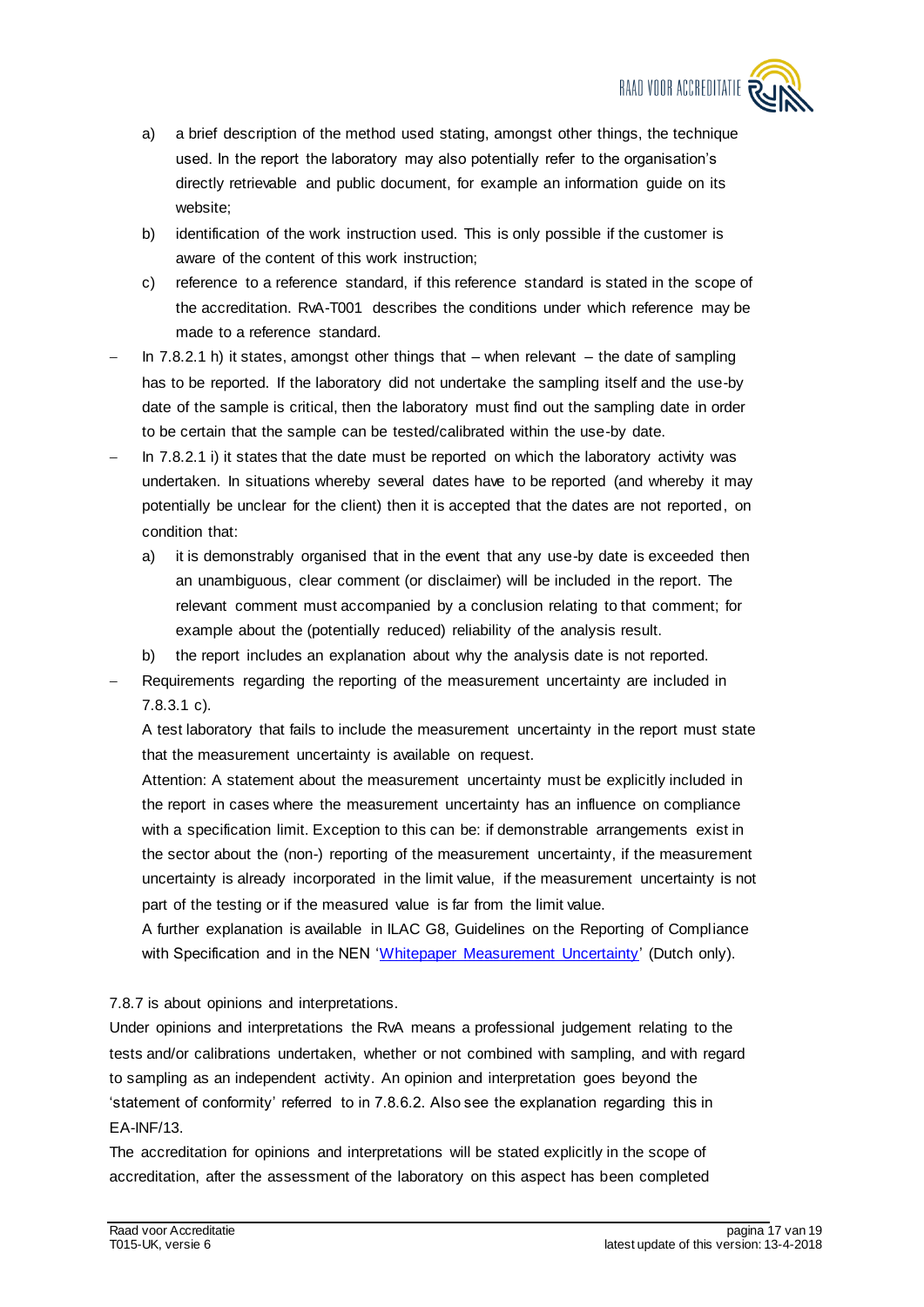

successfully. The accreditation of opinions and interpretations relates to the results within the accredited scope of the accreditation, as well as any procured work. If opinions and interpretations not covered by the RvA accreditations are included in the report then this must be stated clearly in the report.

# **7.9 Complaints**

It states in 7.9.2 that a description of complaint handling must be available on request. This may be a written procedure but it may also be a general description.

# **8.1 Option A and Option B**

If the laboratory chooses Option A, the RvA assessment team will refer to the relevant (sub-) paragraph in the event of any findings and non-conformities with regard to 8.2 up to and including 8.9.

If the laboratory chooses Option B, the RvA assessment team will not asses compliance with the ISO 9001 requirements but will investigate whether there is compliance with the requirements contained in 8.2 up to and including 8.9. In the event of any findings and nonconformities with regard to 8.2 up to and including 8.9 then reference will be made to 8.1.3 (which will include naming the relevant requirements from 8.2 up to and including 8.9).

## **8.3 Document control**

The 2005 version required that each document had to be uniquely identified using issue and/or version information, page numbering, the total number of pages (or mark to indicate the end of the document) and the name of the issuing organisation. These explicit requirements are no longer included in the 2017 version. However, it can be indirectly derived from 8.3.1 and 8.3.2 e) that such aspects are important within the framework of adequate document control.

#### **8.5 Actions to address risks and opportunities**

The laboratories are expected to report work processes on primary and sub-process steps. Risks of errors (with regard to test ad/or calibration results) also have to be identified however opportunities and possibilities for improvement also have to be reported. Management and improvement measures have to be documented and they have to be tested effectively. The clear choice is for these processes to be handled during specific discussions and within the framework of the management review (8.9.2 m)).

There are various models for risk analyses and the laboratory is free to make its own choice. Attention is drawn to relevant standards in this area, including ISO 31000 and CEN ISO/TS 22367 (also see ISO 9001:2015; 6.1 and ISO 15189:2012; 4.14.6).

# **8.8 Internal audits**

For this aspect, the 2005 version included a comment that the cycle for internal audits should normally be completed within a year. The RvA policy is that generally each individual element of the EN ISO/IEC 17025 and each individual accredited activity have to be audited at least annually. If it can be demonstrated using historic data (for example few to no non-conformities